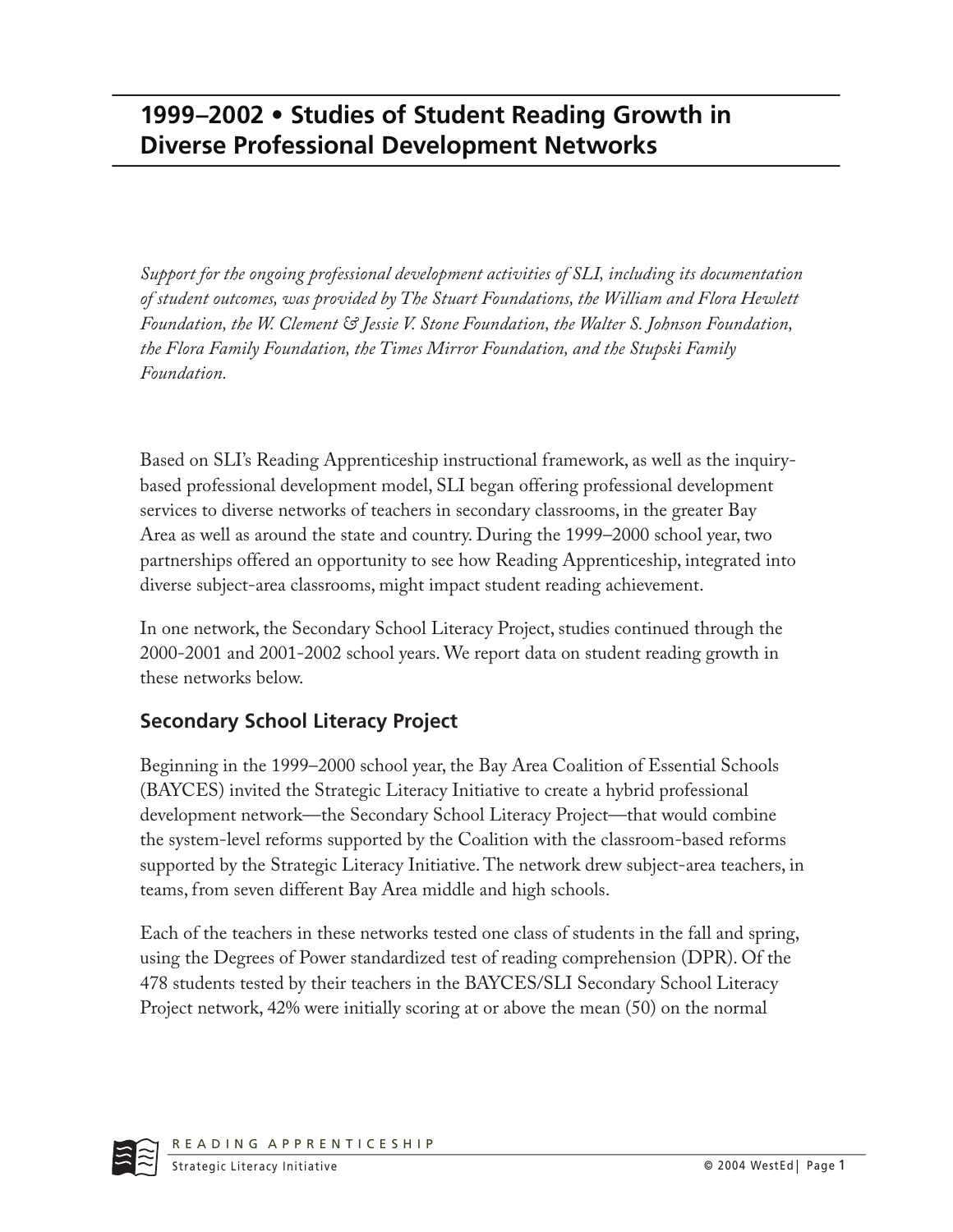

curve. At the end of the year, 57% of these students were scoring at or above the mean, as the graph below demonstrates.

The middle and high school students in the classrooms of teachers participating in this network gained an average of 5 points in independent reading level from fall to spring, moving from the 46th to the 53rd percentile when compared to their grade-level peers (t = -9.379, df = 477, p < .000). Significantly, these students advanced up the normal curve, from a rank of 47 to 54 (t = -12.206, df = 477, p < .000).



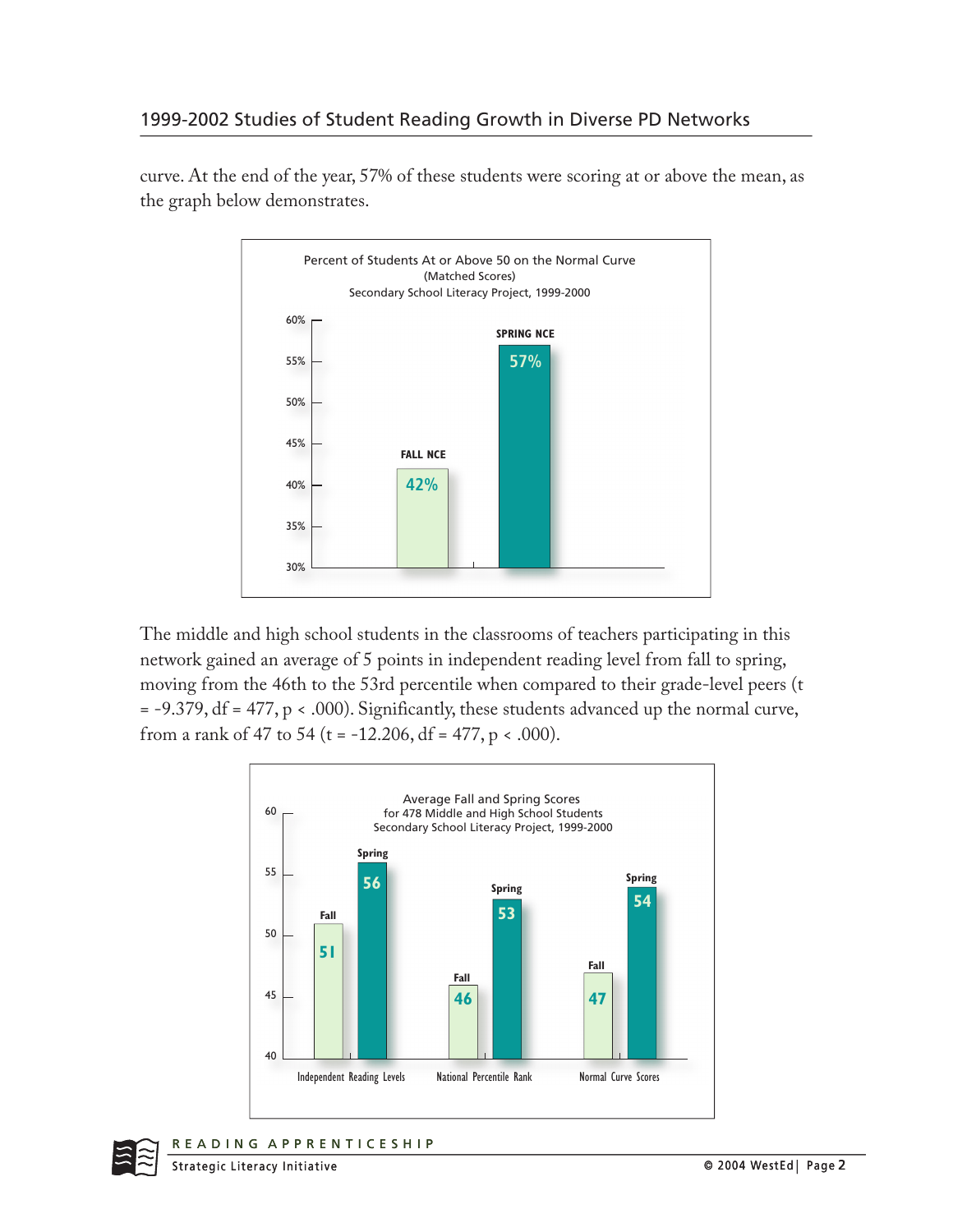As the following graph shows, when these students were divided into performance quartiles based on their fall scores on the DRP, the most rapid increases in achievement occurred among the two lowest scoring quartiles of students (those who were in most need of instructional support to build literacy proficiencies). Statistically significant gains in independent reading levels for quartiles 1, 2, and 3 (Q1  $t = -9.096$ , df = 116, p < .000; Q2 t = -8.154, df = 114, p < .000; Q3 t = -6.433, df = 123, p < .000) were accompanied by statistically significant gains in normal curve rankings for these quartiles ( $Q1$  t = -8.438, df = 116, p < .000; Q2 t = -8.395, df = 114, p < .000; Q3 t = -6.280, df = 123, p < .000). This finding demonstrates that students in classrooms where teachers are implementing Reading Apprenticeship accelerate their literacy learning when compared to a national norming population of grade-matched peers.

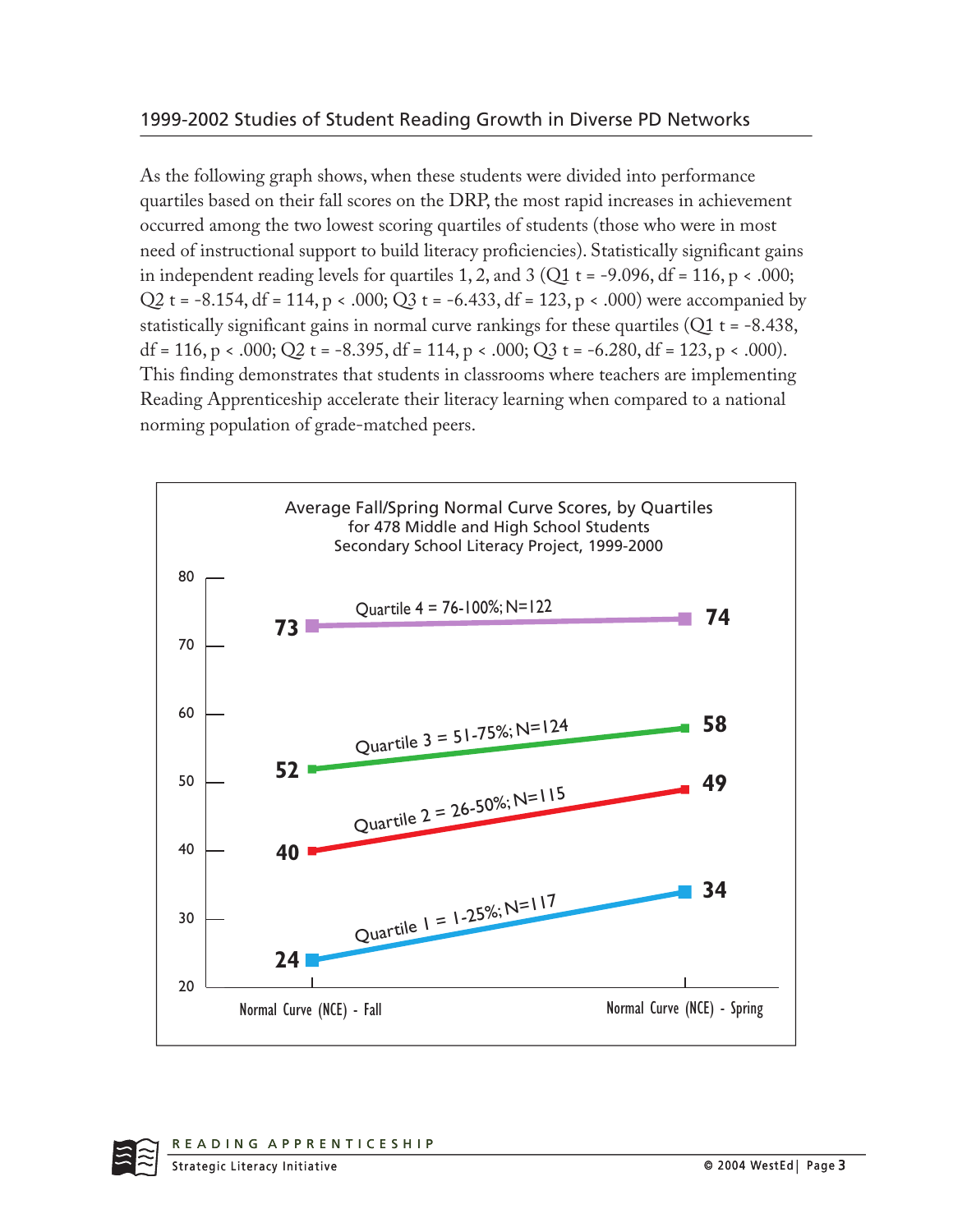## 1999-2002 Studies of Student Reading Growth in Diverse PD Networks

The following year, 2000–2001, DRP testing was done in select schools in the Secondary School Literacy Project network. The implementation of Reading Apprenticeship continued to show benefit for the diverse students in the urban Bay Area, as the following chart from one school demonstrates. Ninth grade students in this small, alternative high school were tested at the beginning and end of the year in their English language arts, ESL, and history classrooms. The benefits for students when teachers integrated Reading Apprenticeship into their subject-area teaching in this small school community were clear.



As an outcome of the Secondary School Literacy Project network, Oakland Technical High School was able to create an Academic Literacy course for incoming ninth graders, as an alternate to the district-mandated reading intervention that listed approved published reading curricula and materials for use for those students scoring below the 40th percentile on the state test of reading comprehension.

During the  $2001 - 2002$  school year, this course was a semester long, alternating with a semester of California History for ninth grade students. Even in this shortened Academic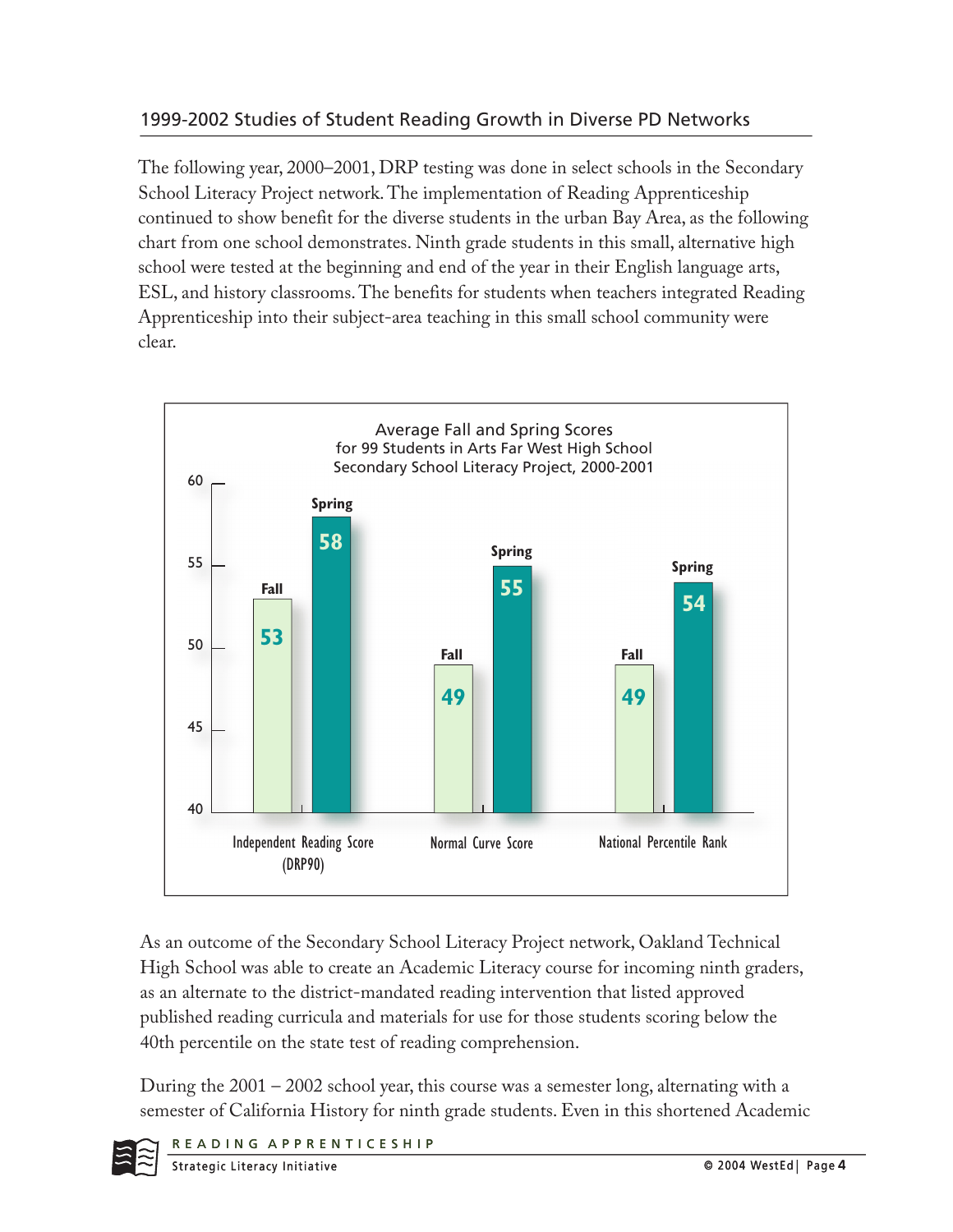Literacy class where Reading Apprenticeship practices were implemented, students significantly increased their independent reading levels (p < .000) and made statistically significant gains in National Percentile ranking (p < .05).



The course continued to show benefit for Oakland Tech's underperforming students, as the following test scores from the 2002–2003 school year demonstrate. Ninth grade students at Oakland Tech made statistically significant improvement in mean independent reading levels ( $p < .000$ ), mean National Percentile ranking ( $p < .05$ ), and mean Normal Curve scores (p < .05).

Of special importance, given the district's mandate to provide an effective reading intervention course for students scoring below the 40th percentile, was the improvement of those students who began the year in the very lowest performance quartile, shown on the following graph.

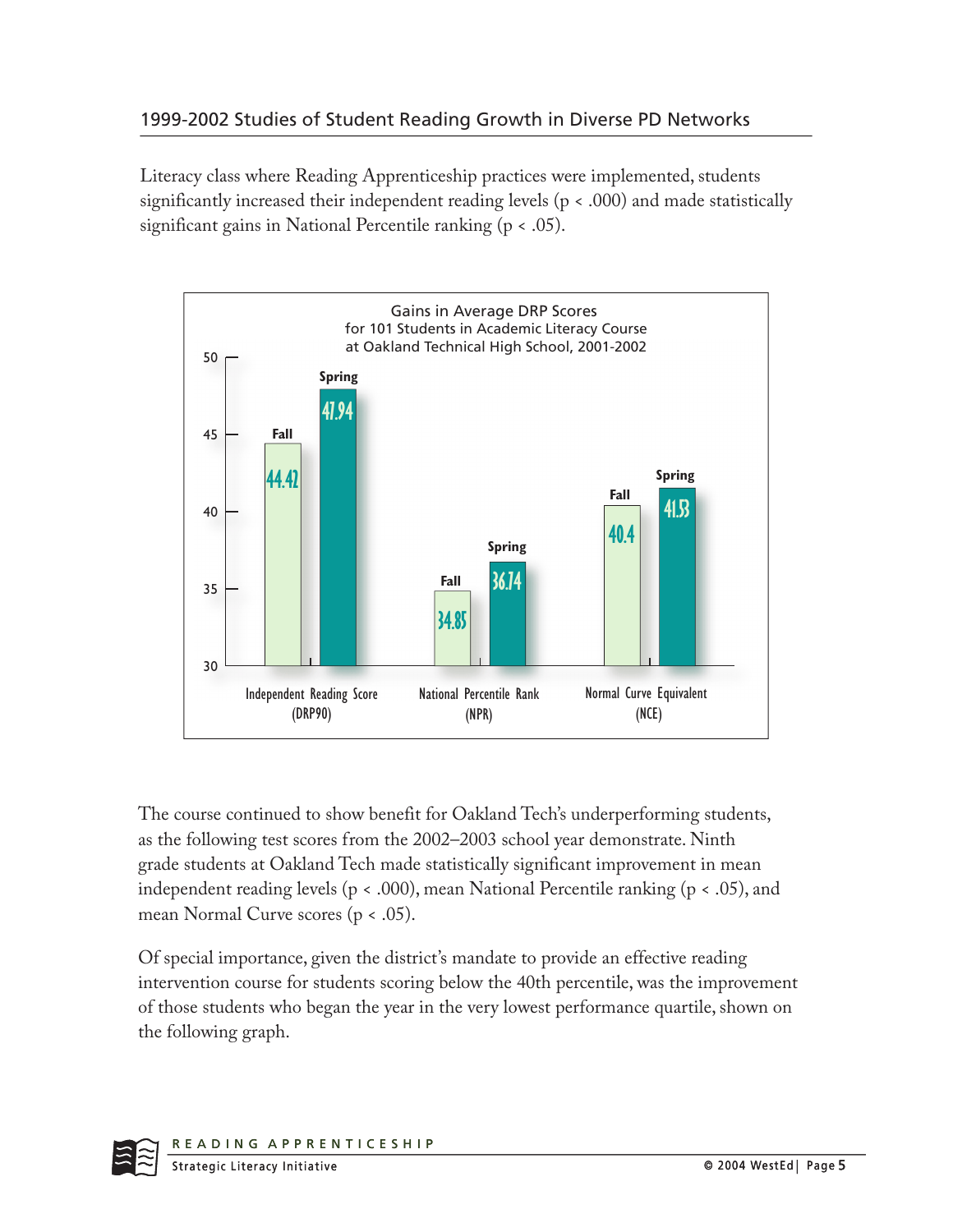



These 66 students made statistically significant ( $p < .000$ ) increases in independent reading levels, national percentile rankings, and normal curve scores. Indeed, they had moved out of the bottom performance quartile, as a group, by year's end.

This outcome is yet one more indication that Reading Apprenticeship practices, embedded in thematic curricular units in an Academic Literacy class, benefit the lowest performing students in our secondary schools. It is particularly important to note that this course is not a remedial, skills-focused course, but rather, engages students in complex, academic literacy tasks with explicit teaching and metacognitive conversation, as well as plentiful opportunities to read books of their own choosing. The benefit of such a course for the lowest scoring students calls into question, again, the widespread recommendation of more remedial and skills-based approaches, nationwide.

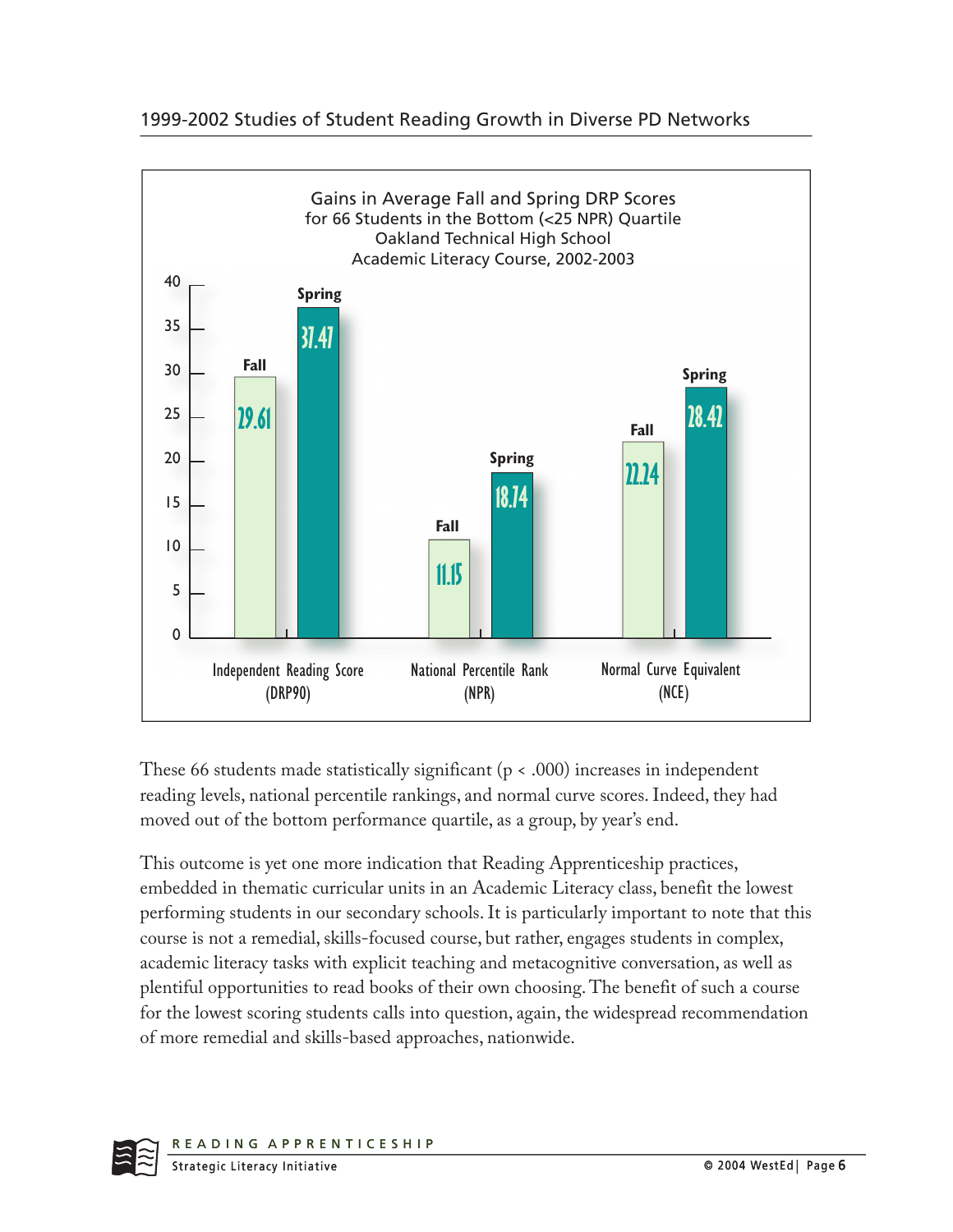## **Los Angeles Unified School District Humanitas Network**

During the 1999-2000 school year, the Los Angeles Education Partnership (LAEP) and Los Angeles Unified School District (LAUSD) invited SLI to work with teachers in the Humanitas network, teachers who had worked to create academically challenging, integrated curricula for students in seven Los Angeles public high schools.

In the Los Angeles network, across all seven network schools, matched fall and spring DRP scores were available for a total of 394 students. In this group, average independent reading levels on the DRP rose from 47.02 in fall to 52.85 in spring, a gain in independent reading level of 5.83 units. Expected growth at the high school level is between one and two units; this group of students exceeded an expected year's growth by more than three units. Students started out ranked at 40.18 on the normal curve in the fall compared to their national age-mates. By spring they had made statistically significant gains, moving up to 45.57, an average growth of 5.39 points on the normal curve.

Within the population of students tested, 79 were designated as Limited English Proficient (LEP), 90 had been redesignated from LEP, and 27 were designated as "initially fluent." An additional 142 students self-reported as speaking two or more languages, but information was not available on their level of fluency. In their independent reading level from fall to spring, LEP students made an average gain of 4.89 units, re-designated students gained on average 5.67 units, and initially fluent students gained an average of 6.41 units. As a group, bilingual students (N=196) made mean score gains of 5.45, close to the gain of 5.8 for the total population of students tested (N=394). While LEP students started out scoring below their age-mates, they made significant gains, demonstrating the utility of this strategic reading approach for English language learners.